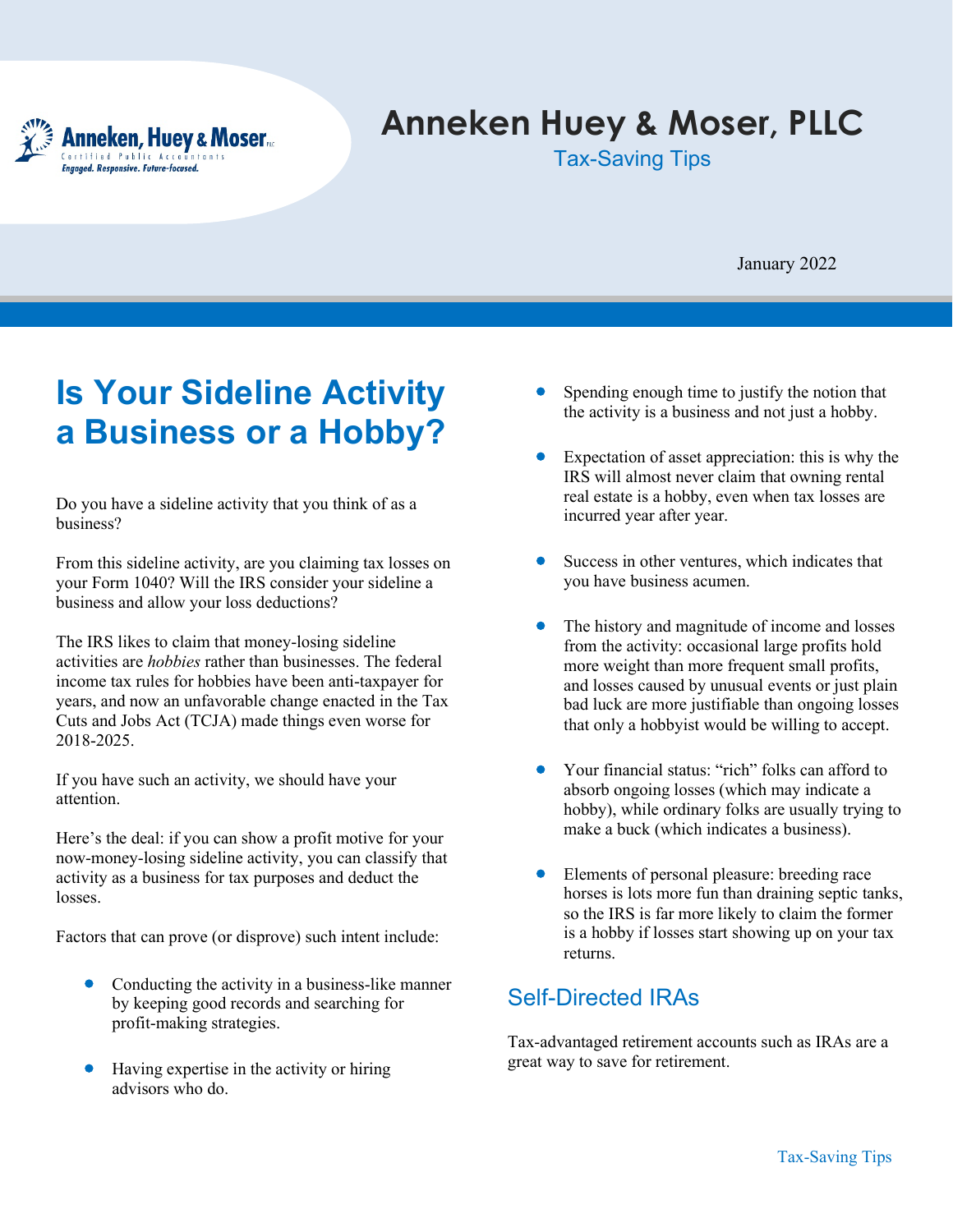But when you establish a traditional IRA with a bank, a brokerage, or a trust company, you are ordinarily limited to a narrow range of investment options, such as CDs and publicly traded stocks, bonds, mutual funds, and ETFs. The IRA custodian will not permit you to invest in alternative investments such as real estate, precious metals, or cryptocurrency.

A self-directed IRA could be for you if you want to walk on the wild side and invest your retirement money in assets such as real estate or cryptocurrency.

You can invest in almost anything other than collectibles such as art or rare coins, life insurance, or S corporation stock with a self-directed IRA. Investment options include, but are not limited to, the following:

- Real estate
- Private businesses
- Trust deeds and mortgages
- Tax liens
- Precious metals such as gold, silver, or platinum
- Private offerings
- LLCs and limited partnerships
- REITs
- Livestock
- Oil and gas interests
- **Franchises**
- Hedge funds
- **Cryptocurrency**
- Promissory notes

Aside from the vast array of investment options, a selfdirected IRA is the same as a traditional IRA and subject to the same rules. The income the investments in your IRA earn is not taxed until you take distributions, but distributions before age 59 1/2 are subject to a 10 percent penalty unless an exception applies.

You can also have a self-directed Roth IRA for which distributions are tax-free after five years.

But you must avoid self-dealing and other prohibited transactions or your self-directed IRA could lose its taxadvantaged status.

Establishing a self-directed IRA need not be too difficult. You first open an account with a custodian that offers self-directed investments. You can also acquire checkbook control over your self-directed IRA by forming a limited liability company to own all the IRA investments.

Investing in alternative assets such as cryptocurrency is riskier than stocks, bonds, and mutual funds.

- The rewards can be great, as you've seen with recent returns for cryptocurrency investors.
- And the damage to your investment portfolio can be substantial, as we've also seen over the years.

When it comes to alternative investments, you need to know what you are doing or have an investment professional you trust to do this for you.

### **Using a Vacation Home as a Rental Property and for Personal Use**

When you use a home for both rental and personal use, regardless of that home's location at the beach or in the city, you run into the tax code's vacation home rules that make that home either a residence or a rental property.

It's a residence when you